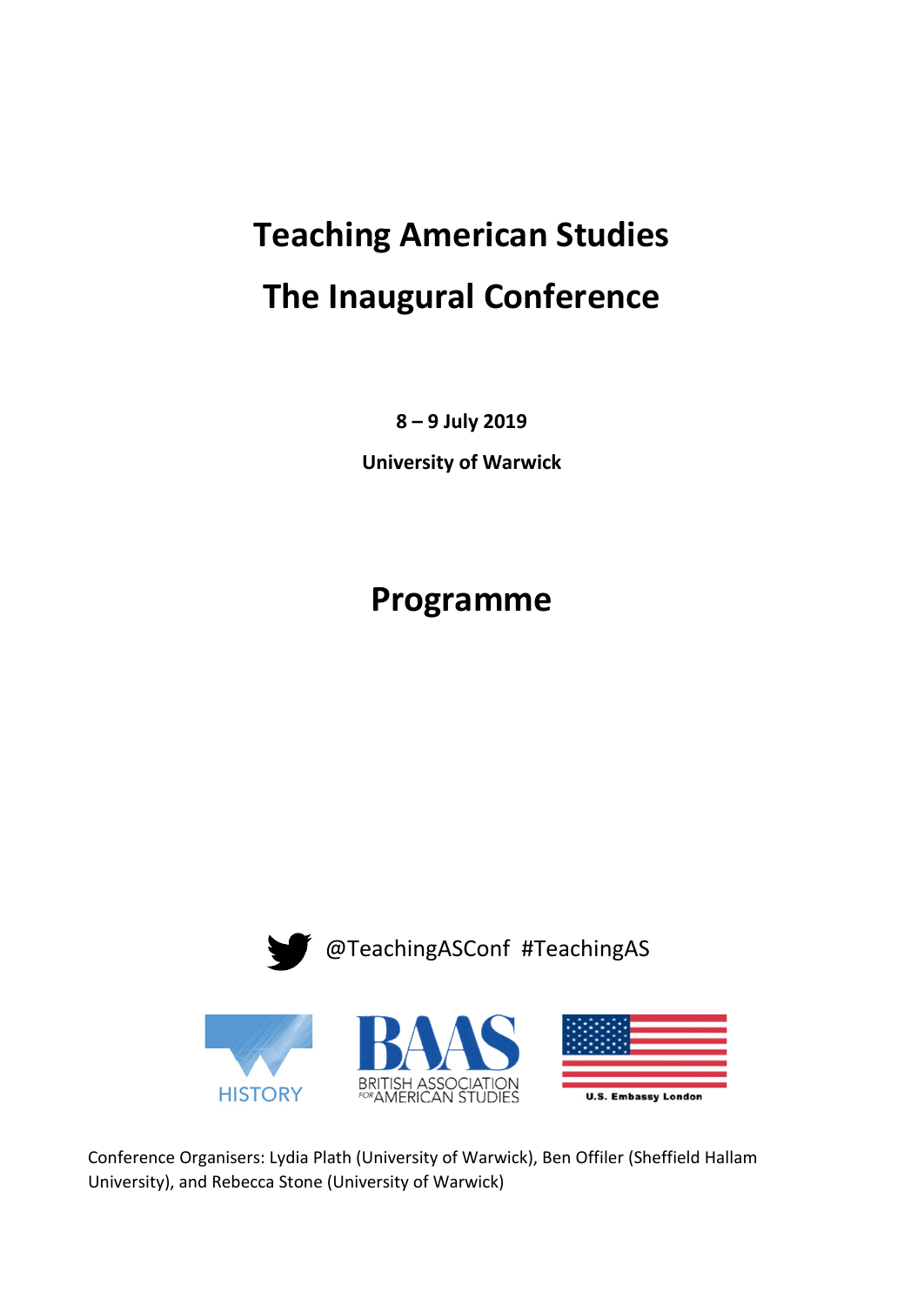

### **Monday 8th July**

*All sessions take place in Scarman Space 11* 

### **3.00-3.30 Arrival and Check in (Tea and Coffee Served in Lounge)**

**3.30 Welcome**

### **3.40-4.40 Panel 1: What Makes a "Difficult" Subject?**

Chair: Ben Offiler (Sheffield Hallam University)

Ed Clough (University of Manchester), "Enthusiasm and Difficulty: Teaching Popular Subjects in American Studies"

Kim Lockwood (University of East Anglia), "Is This America? I'm the Teacher, and I Don't Know"

Azelina Flint (University of East Anglia) "Finding Avenues for Impact and Outreach as Early Career Researchers: Taking Difficult Subjects into Low-Participation Secondary Schools"

### **4.40-5.00 Break (Tea and Coffee Served in Lounge)**

#### **5.00-6.00 Panel 2: From Teaching Race to Racial Justice**

Chair: Miguel Hernandez (University of Exeter)

Lynn Mie Itagaki (University of Missouri and Northumbria University), "Imagining Comparative Racialization: Teaching Race, Reparations, and Interracial Justice"

Maren Smedsrud Rasmussen (Norwegian University of Science and Technology), "Teaching Empathy through "Difficult" Subjects"

Carol Smith (University of Winchester), "Teaching African American Civil Rights through an Immersive Field Trip"

#### **7.30pm Conference Dinner (Lakeview Restaurant)**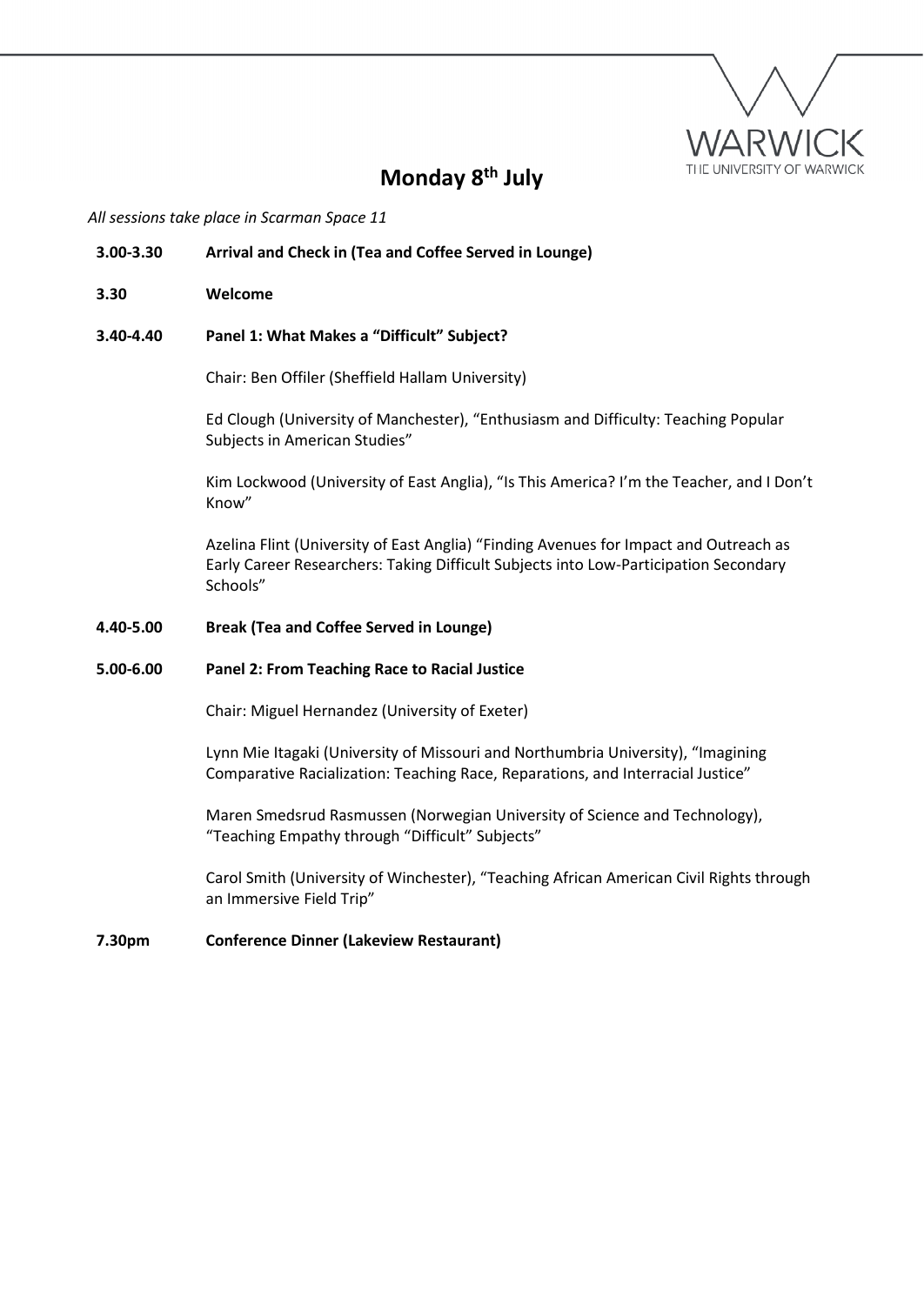

### **Tuesday 9th July**

*All sessions take place in Scarman Space 11* 

### **Arrival Tea and Coffee Available in Lounge**

### **9.10-9.50 Panel 3: Our Intellectual and Moral Responsibilities**

Chair: Nick Witham (UCL and *Journal of American Studies*)

Tom Cutterham (University of Birmingham), "Teaching the American West on the Threshold of Climate Catastrophe"

Katherine Parker-Hay (University of Sussex), "Conflicting Obligations in the Queer Classroom"

**9.50-10.10 Break (Tea and Coffee Served in Lounge)** 

### **10.10-11.10 Panel 4: Innovations in American Studies Teaching**

Chair: Rebecca Stone (University of Warwick)

J. Michelle Coghlan (University of Manchester), "Innovative Assessments: Opportunities and Challenges"

Mark McLay (University of Glasgow), "The Things They Posted: Social Media Officers and Teaching the Vietnam War"

Lauren Mottle (University of Leeds), "Facilitating "A Whirlwind Tour" Through Time: Adapting the Stanford History Education Group's (SHEG) Methodology to University Seminars"

### **11.10-11.30 Break (Tea and Coffee Served in Lounge)**

### **11.30-1.00 Panel 5: Teaching Precarity**

Chair: Lydia Plath (University of Warwick)

Megan Hunt (University of Edinburgh), "Vulnerability"

Hannah Murray (Kings College London), "Loss"

Kate Ballantyne (University of Birmingham), "Time"

E. James West (Northumbria University), "Value"

Peter O'Connor (University of Nottingham), "Support"